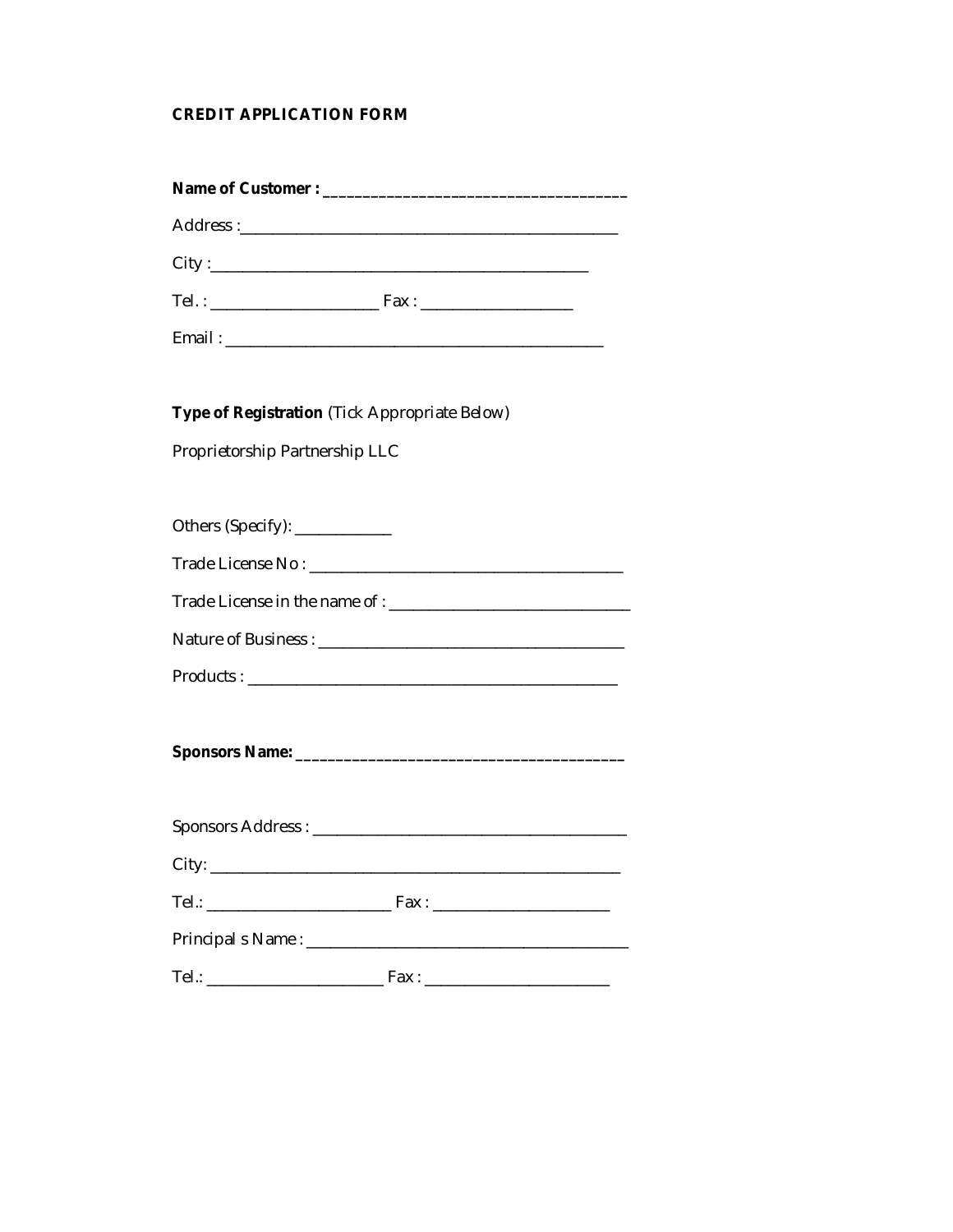### **Bankers Details:**

| Company Personal                                          |
|-----------------------------------------------------------|
| Estimated Annual Turnover with MCS: AED _________________ |
|                                                           |
|                                                           |
|                                                           |
|                                                           |
| $\mathsf{Fax:}\_$                                         |

Persons authorized to sign cheques on behalf of the company :

\_\_\_\_\_\_\_\_\_\_\_\_\_\_\_\_\_\_\_\_\_\_\_\_ \_\_\_\_\_\_\_\_\_\_\_\_\_\_\_\_\_\_\_\_\_\_\_\_\_\_\_\_\_

\_\_\_\_\_\_\_\_\_\_\_\_\_\_\_\_\_\_\_\_\_\_\_\_ \_\_\_\_\_\_\_\_\_\_\_\_\_\_\_\_\_\_\_\_\_\_\_\_\_\_\_\_\_

\_\_\_\_\_\_\_\_\_\_\_\_\_\_\_\_\_\_\_\_\_\_\_\_ \_\_\_\_\_\_\_\_\_\_\_\_\_\_\_\_\_\_\_\_\_\_\_\_\_\_\_\_\_

#### **Name Designation**

### **DECLARATION**

I / WE agree that the credit limit is approved for a period of one year and that it may be withdrawn at any time by **MCS** without prior notice. I / We further agree to abide by the payment terms of MCS in force time to time Should any changes

take place in the above mentioned details, I / We will informimmediately in writing.